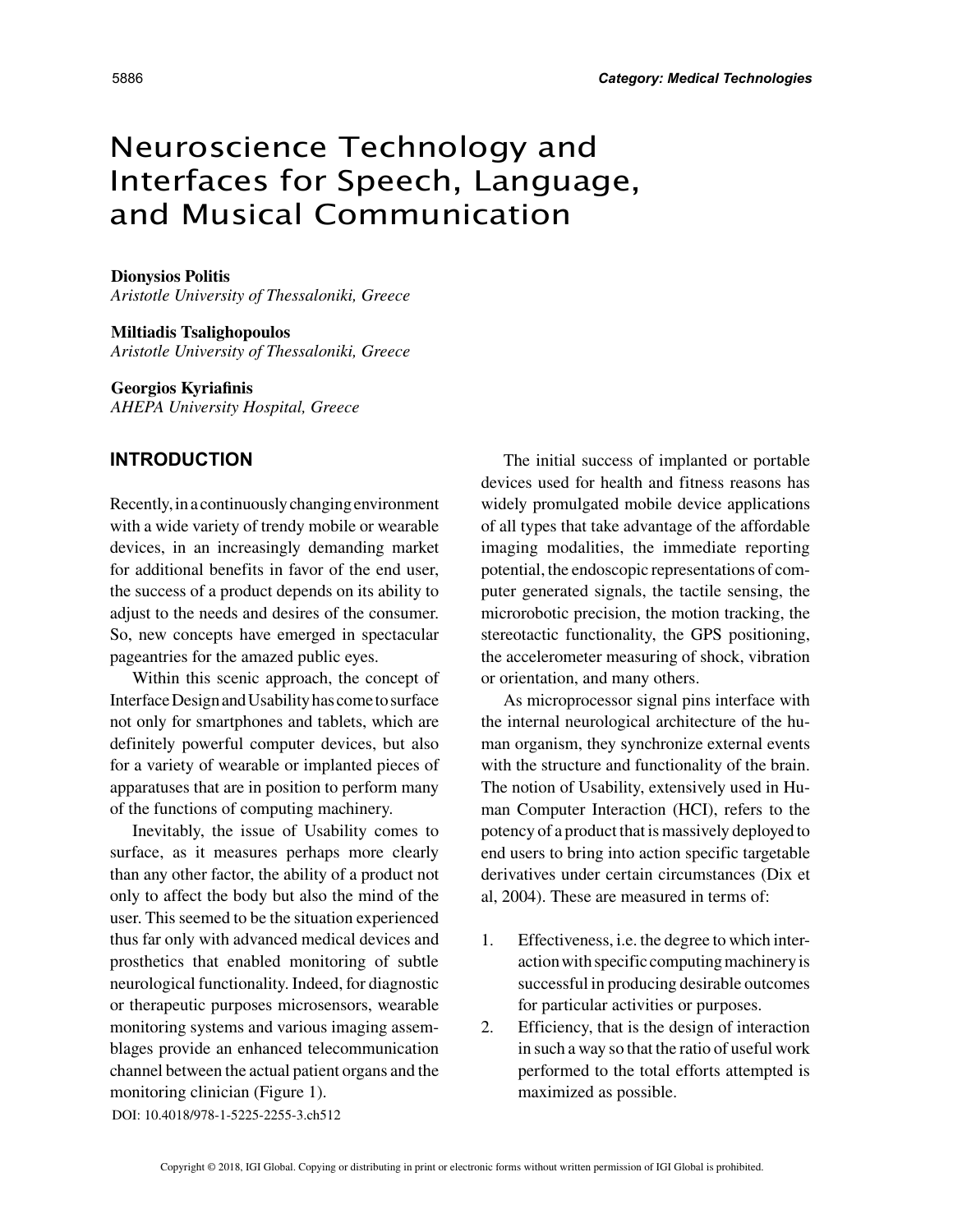*Figure 1. Wearable and implanted devices used for detecting and ameliorating oral and aural communication. Left: video Frenzel goggles that eliminate vision and provide simultaneous eye movement recording for the Dix-Hallpike maneuver that detects Benign Paroxysmal Positional Vertigo. Center: Otologic Carina™ cochlear implantation deployed within the inner ear. Right: EEG cap recording brain activity produced by electroencephalography.*



- 3. Subjective Satisfaction, which results from the fulfillment of a user's expectations or needs while using components of electronic equipment, or the whole apparatus collectively.
- 4. A feature that recently has become a key element in the use of electronic devices is Learnability, which has to do with prior acquired knowledge or skill in using equipment of some kind, whether this ability has been developed by study, teaching, experience or sociability. The last factor has emerged as a new attribute of computing experience out of the personal relation with social networking.

Although the first three factors give a more mechanically driven approach to the evaluation processes of HCI, it is the fourth element that has gained momentum in terms of business intelligence. Indeed, Learnability is crucial for consumer electronics, since users flock around products that have a User Interface (UI) metaphor, a paradigm or an idiom they have previously used (Rogers et al., 2011).

By this attitude, they commit much less burden into their memory and as a result they prefer modules that have well-established UI paradigms, as is for instance the Android operating environment and the iOS paraphernalia. Indeed, the smartphone market is a classic example of an advanced and multi potent computing environment that is used globally, for really sophisticated and sometimes unconventional tasks that demand no prior formal education or training received (Nielsen & Mack, 1994; Nielsen & Budiu, 2012).

This fourth factor, when bad Interaction Design is endorsed, tarnishes the acceptance of new media accounting for them the reputation of being

- **Infuriating**
- Confusing
- Aesthetically unpleasant

It is exactly this attitude towards Interaction Design that makes the commercial products that come up from the medical aids arena to deploy not only a new aesthetic approach but also to seek a different endurance and a smart communication that co-exists within the user habits. Indeed, as UIs become more efficient and effective, they promote their usage as Brain Computer Interfaces (BCIs) as well (Figure 2).

# **BACKGROUND**

Although the general public's pictorial perception for a BCI is mingled between the image of an EEG cap (an electrode studded cap that reads brain activity) and a portable device like Oculus Rift, in recent proceedings a more subtle schematic view has been emerging with devices like